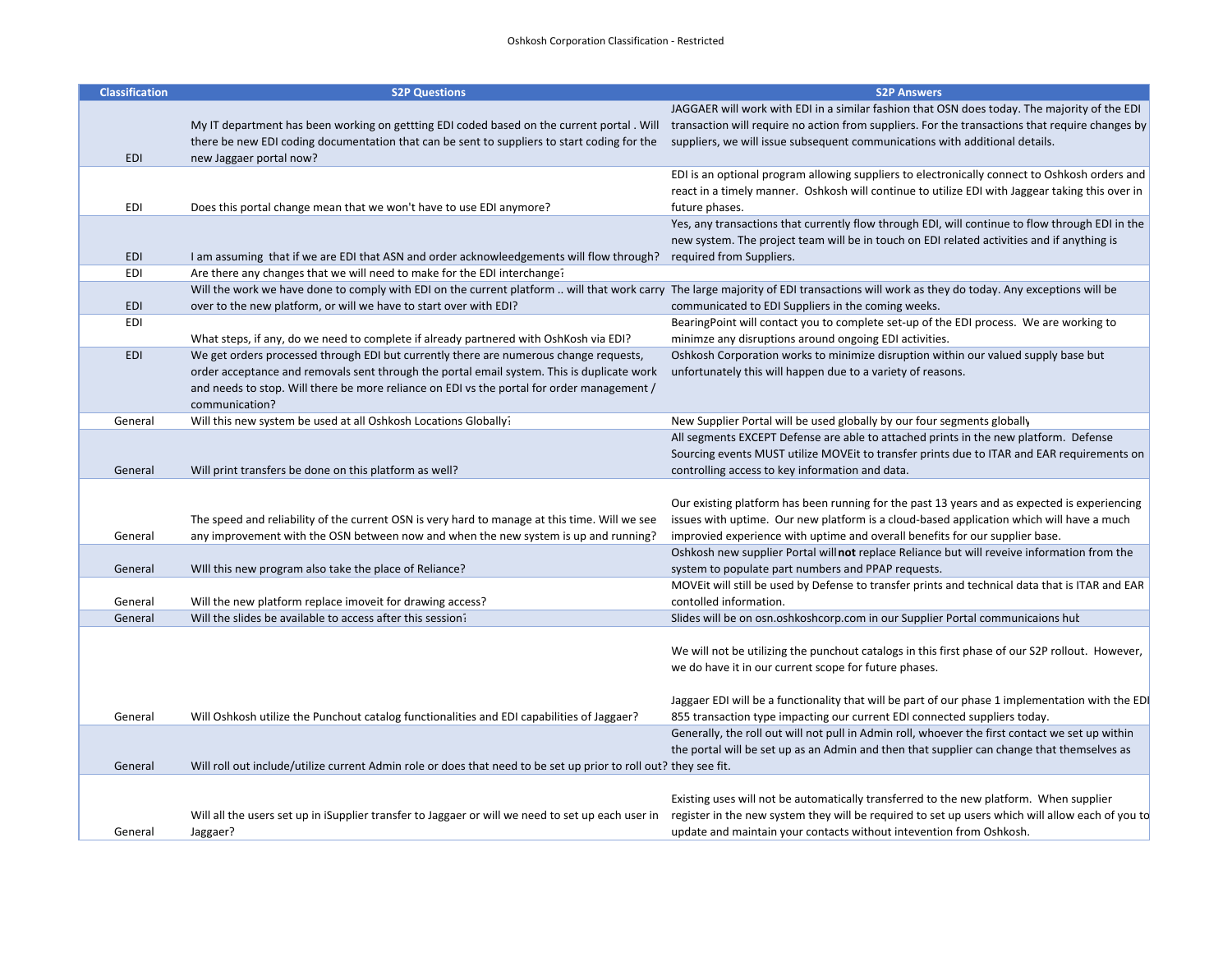|         | Currently we have multiple portals: OSN, MOVEit Reliance. Once SP2 is implemented we will Reliance and Secure file transfer, MOVEit and warranty, One Warranty. Other than our new   | Oshkosh will continue to work with the following applications S2P, Jaggaer, Supplier Quality,                                                                                                                                      |
|---------|--------------------------------------------------------------------------------------------------------------------------------------------------------------------------------------|------------------------------------------------------------------------------------------------------------------------------------------------------------------------------------------------------------------------------------|
| General | need to continue to use MOVEIt and Reliance approximately how long before SPS is the only<br>Oshkosh portal in use?                                                                  | S2P, Jaggaer system all passwords are the same. S2P, Jaggaer will have a different password<br>but with enhanced features to reset.                                                                                                |
|         |                                                                                                                                                                                      |                                                                                                                                                                                                                                    |
|         | Currently we have 1 login for each of our plants that ship to Oshkosh (4 logins). Will Jaggaer                                                                                       |                                                                                                                                                                                                                                    |
| General | also require 1 login for each location or can we have just 1 login for our company?                                                                                                  | Users will have their own unique login with access to all the segments they supply                                                                                                                                                 |
|         |                                                                                                                                                                                      | Existing uses will not be automatically transferred to the new platform. When supplier                                                                                                                                             |
|         | i have never recieved any emails in the past for this information, is there a place I can go to                                                                                      | register in the new system they will be required to set up users which will allow each of you to                                                                                                                                   |
| General | confirm? Will the Admin of the current portal transfer over to the new one?                                                                                                          | update and maintain your contacts without intevention from Oshkosh.                                                                                                                                                                |
|         |                                                                                                                                                                                      | Generally, the roll out will not pull in Admin roll, whoever the first contact we set up within                                                                                                                                    |
|         |                                                                                                                                                                                      | the portal will be set up as an Admin and then that supplier can change that themselves as                                                                                                                                         |
|         | Will there be a designated administrator for each company? How will that person be selected they see fit. User in the new platform will be able to add new people based on DUNS      |                                                                                                                                                                                                                                    |
| General | for each company?                                                                                                                                                                    | numbers locations.                                                                                                                                                                                                                 |
| General | Will you use the e-mail in the current portal?                                                                                                                                       | Yes, Suppliers will receive registration invitations to the email listed in the current portal.                                                                                                                                    |
|         |                                                                                                                                                                                      |                                                                                                                                                                                                                                    |
|         |                                                                                                                                                                                      | Training aids will be available for internal and external users. Supplier training will be located                                                                                                                                 |
| General | Will there be seperate training for accounts payable people?                                                                                                                         | on the Oshkosh Supplier Network under our new communication hub.                                                                                                                                                                   |
| General | Will the Jagger protal have a link to Oshkosh Reliance Login?                                                                                                                        | Oshkosh will be setting up links on the main Dashboard for external applications.                                                                                                                                                  |
|         |                                                                                                                                                                                      | SDX will not be affected during this transition and we will have the same connections as we do                                                                                                                                     |
| General | How will SDX be effected?                                                                                                                                                            | currently.                                                                                                                                                                                                                         |
|         |                                                                                                                                                                                      | MOVEIt will still be used by Defense to transfer prints and technical data that is ITAR and EAR                                                                                                                                    |
| General | Will Move-It still be the same?                                                                                                                                                      | contolled information. All segments have the option to utilize MOVEit.                                                                                                                                                             |
| General | Will Jaggaer use the single sign on?                                                                                                                                                 | Yes                                                                                                                                                                                                                                |
|         |                                                                                                                                                                                      |                                                                                                                                                                                                                                    |
|         |                                                                                                                                                                                      | Oshkosh is currently in the processs of finalizing training materials for suppliers. These training                                                                                                                                |
|         |                                                                                                                                                                                      | materials will include videos, quick reference guides, and FAQ documents. Suppliers will also                                                                                                                                      |
| General | that are participating in these initial webmeetings?                                                                                                                                 | Will each person listed on the portal, receive a training invite? Or will it only be sent to those have the ability to join Q&A sessions as we approach the Go-Live Date. All materials are being<br>posted to osn.oshkoshcorp.com |
| General | Are we able to export information to excel. I.E. PO information and forecast data?                                                                                                   | Yes, information can be imported into a downloadable excel file                                                                                                                                                                    |
|         | Will we still be able to export reports based off what is Due from a shipping stand point? and,                                                                                      |                                                                                                                                                                                                                                    |
|         | will; we still be able to have seperate that data seperate bassed of of customer, ie. Pierce or                                                                                      |                                                                                                                                                                                                                                    |
| General | oshkosh?                                                                                                                                                                             | Export functionlaity exist for all modules withi Jaggaer.                                                                                                                                                                          |
|         |                                                                                                                                                                                      |                                                                                                                                                                                                                                    |
|         |                                                                                                                                                                                      | Are we able to use an existing login for Jaggaer to complete the Oshkosh registration or do we If you are already a Jaggaer Supplier you are able to use exisiting login information. If you are                                   |
| General | have to create another login only for Oshkosh?<br>We supply 4 divisions of Oshkosh; currently in the OSN portal, users are required or have the                                      | not already on Jaggaer you will need to create login credentials.                                                                                                                                                                  |
|         | option to 'opt in' to different Oshkosh sites for access to POs, etc will this same functionality Supplier will be able to sort through our four segments requests and have targeted |                                                                                                                                                                                                                                    |
| General | be in Jaggaer?                                                                                                                                                                       | communications to minimize the amout of email traffic.                                                                                                                                                                             |
|         |                                                                                                                                                                                      |                                                                                                                                                                                                                                    |
| General | Will this platform handle NCMT's?                                                                                                                                                    | New Supplier Portal will not be handling non-conforming material tickets at this time.                                                                                                                                             |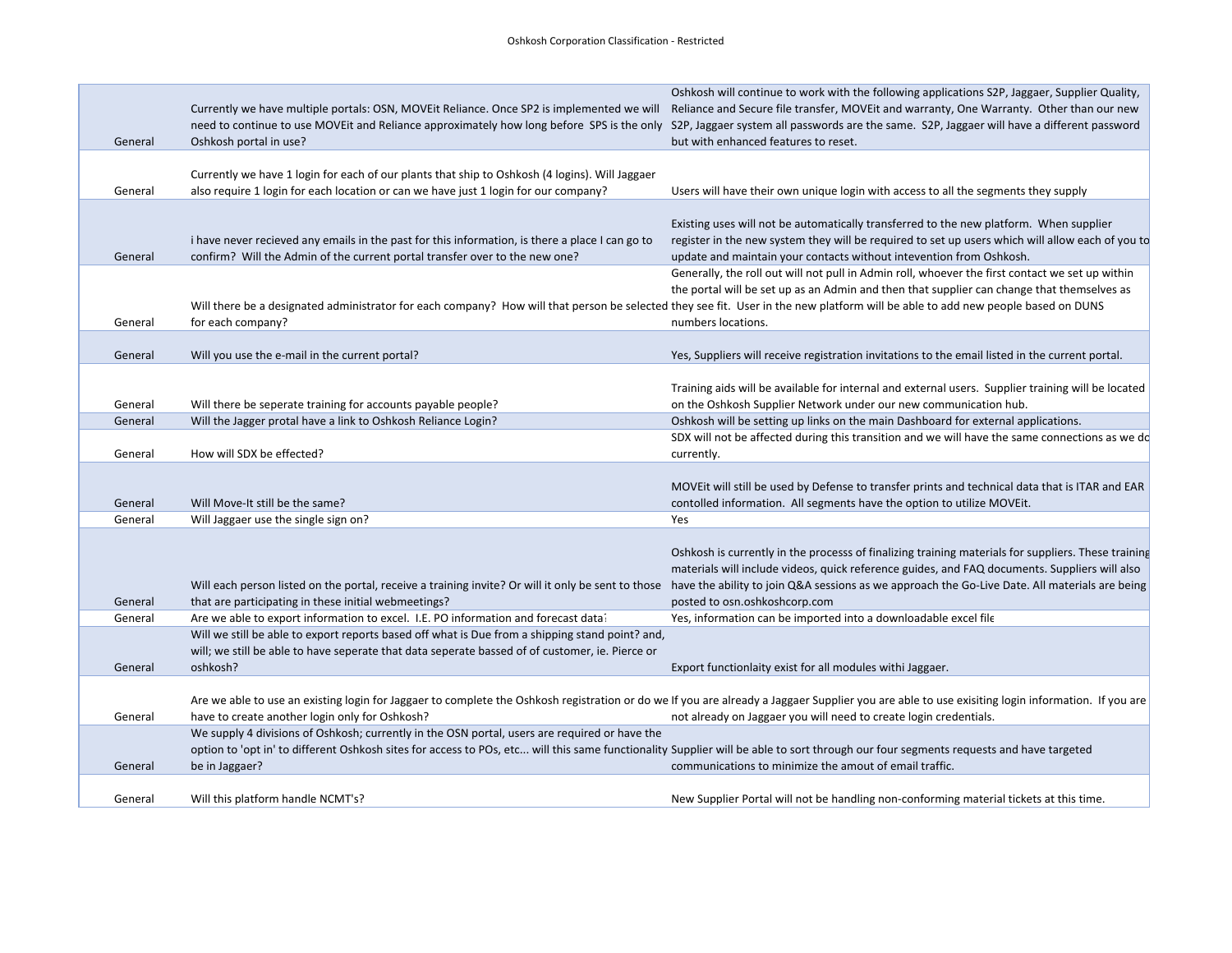| General | How will new users we add within our company get log in credentials for Move It and<br>Reliance? Through Jaegger?                                                                              | New Supplier Portal will have the option to allow suppliers to keep their information updated.<br>MOVEIt and Reliance will require user to contact their buyers to complete a form or go to<br>osn.oshkoshcorp.com site in the section marked training to get the form. |
|---------|------------------------------------------------------------------------------------------------------------------------------------------------------------------------------------------------|-------------------------------------------------------------------------------------------------------------------------------------------------------------------------------------------------------------------------------------------------------------------------|
| General |                                                                                                                                                                                                | Oshkosh New Supplier Portal does not affect the OneWarrany application                                                                                                                                                                                                  |
|         | We are a newly approved Defense supplier. How, if at all, does this affect OneWarranty?                                                                                                        |                                                                                                                                                                                                                                                                         |
| General |                                                                                                                                                                                                | All Oshkosh segments will be utilizing the JAGGAER portal - including JLG EMEA. Suppliers that                                                                                                                                                                          |
|         | We also do business with JLG EMEA. Are they also going to be utilizingthis new portal? Will we do business with more than one Oshkosh segment will only need to go through the                 |                                                                                                                                                                                                                                                                         |
|         | have to duplicate all of the set up / registration for them?                                                                                                                                   | registration process once.                                                                                                                                                                                                                                              |
| General |                                                                                                                                                                                                | The JAGGAER portal will present one unified platform between Oshkosh segments and                                                                                                                                                                                       |
|         |                                                                                                                                                                                                | suppliers. The supplier portal and onboarding process has been designed so that there is little                                                                                                                                                                         |
|         |                                                                                                                                                                                                | to no re-work for our suppliers. Suppliers will be instructed to complete all necessary                                                                                                                                                                                 |
|         | How will it work if we supply to 2 different companies? Are there tabs or other options to                                                                                                     | information during the onboarding process, which may be different based on segment,                                                                                                                                                                                     |
|         | differientiate?                                                                                                                                                                                | region, etc.                                                                                                                                                                                                                                                            |
| General |                                                                                                                                                                                                | Currently the only offset will be if an existing RFQ is in process and does not close out by                                                                                                                                                                            |
|         |                                                                                                                                                                                                | February 28, 2022. That RFQ will need to be closed out in the exisitng portal but anything                                                                                                                                                                              |
|         |                                                                                                                                                                                                | new will come from the new supplier portal. At most for exsitng RFQ's you might operate out                                                                                                                                                                             |
|         | Will there be a period of time where suppliers are needing to use both the current OSN and                                                                                                     | of both systems but we are going to keep this to a minimum.                                                                                                                                                                                                             |
|         | Jaegger?                                                                                                                                                                                       |                                                                                                                                                                                                                                                                         |
| General |                                                                                                                                                                                                | Beginning in November, suppliers will receive and email from Jaggaer with a link where they                                                                                                                                                                             |
|         |                                                                                                                                                                                                | will then be able to begin the registration process for the supplier portal.                                                                                                                                                                                            |
|         | Can we start building out profile prior to the go live date?                                                                                                                                   |                                                                                                                                                                                                                                                                         |
| General |                                                                                                                                                                                                | Login's will be based on users and DUNS locations. The initial login for all suppliers does have                                                                                                                                                                        |
|         | How would we register a global company that has multiple locations that has different                                                                                                          | to be a single point of contact but after that person registers your company you can set users                                                                                                                                                                          |
|         | supplier numbers from different countries?                                                                                                                                                     | by location and module.                                                                                                                                                                                                                                                 |
| General | My company is an engineering services provider. We've had other customers do similar                                                                                                           | Oshkosh internally will be setting up bootcamps for all of our users to train and educate them                                                                                                                                                                          |
|         | rollouts but, while they did a great job of rolling the system out to suppliers, they did not do a on how to utilize Jaggaer. We will be starting in November with a limited roll out to those |                                                                                                                                                                                                                                                                         |
|         | good job of rolling out the system to their internal users, especially managers who might be                                                                                                   | who will be supporting SRM and then expand to our global teams for Sourcing and SCM. We                                                                                                                                                                                 |
|         | using the system for submitting RFQ's. Will there be a full rollout to all internal users, too?                                                                                                | will have training aids and videos for our supplier partners and set up office hours for anyone                                                                                                                                                                         |
|         | And will RFQ's be coming only from Purchasing or will engineering managers also be                                                                                                             | having questions once they review the training documents.                                                                                                                                                                                                               |
|         | submitting RFQ's?                                                                                                                                                                              |                                                                                                                                                                                                                                                                         |
| General |                                                                                                                                                                                                | The only information we will be pulling over to the new portal will be the supplier numbers                                                                                                                                                                             |
|         | Will there be any current information pulled over or will this all be new information entered                                                                                                  | and about 3-4 months of past data. We are currently working with our segments to                                                                                                                                                                                        |
|         | when it is time to set up?                                                                                                                                                                     | determine the timeframe.                                                                                                                                                                                                                                                |
| General |                                                                                                                                                                                                |                                                                                                                                                                                                                                                                         |
|         |                                                                                                                                                                                                | New Supplier Portal will have the option to allow suppliers to keep their information updated.                                                                                                                                                                          |
|         |                                                                                                                                                                                                | MOVEIt and Reliance will require users to contact their buyers to complete a form or go to the                                                                                                                                                                          |
|         | Will Reliance and MOVEit be affectd with this change?                                                                                                                                          | osn.oshkoshcorp.com site in the section marked training to get the form.                                                                                                                                                                                                |
| General | Is there a way to communicate directly with the Oshkosh buyer through the portal, rather                                                                                                       | There is a messaging functionality that users can access within the portal but notifications will                                                                                                                                                                       |
|         | than through email?                                                                                                                                                                            | be sent through email.                                                                                                                                                                                                                                                  |
| General |                                                                                                                                                                                                | Supplier's main contact will receive the registation email. BearingPoint and Oshkosh will be                                                                                                                                                                            |
|         |                                                                                                                                                                                                | monitoring supplier registrations. If we don't' see any progress will be communicating to                                                                                                                                                                               |
|         | How do we know who is expected to receive the registration email?                                                                                                                              | suppliers.                                                                                                                                                                                                                                                              |
| General |                                                                                                                                                                                                | Reliance is a serperate system and from a supplier perspective are not connected. Jaggaer wil                                                                                                                                                                           |
|         | We will use this system to access the Reliance Portal?                                                                                                                                         | have its own unique login.                                                                                                                                                                                                                                              |
| General |                                                                                                                                                                                                | PPAP requests will show up on the PO and within Reliance will automatically populated and                                                                                                                                                                               |
|         | How will when PPAPs are required be communicated?                                                                                                                                              | assigned to all user who have access to that module.                                                                                                                                                                                                                    |
|         |                                                                                                                                                                                                |                                                                                                                                                                                                                                                                         |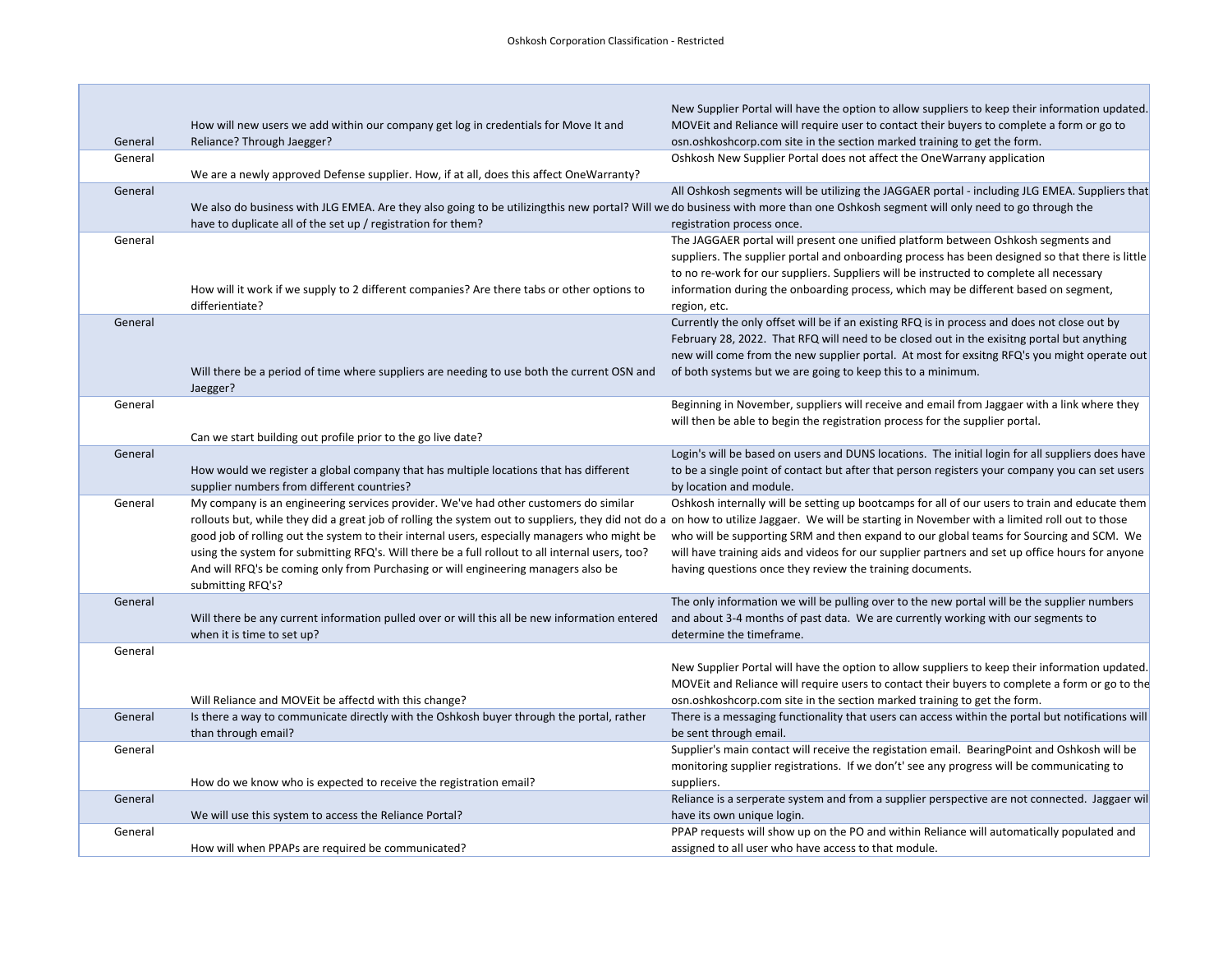| General    |                                                                                                                                                                               | Each segment will be identifying what information needs to be transferred from the old to                                                                                                       |
|------------|-------------------------------------------------------------------------------------------------------------------------------------------------------------------------------|-------------------------------------------------------------------------------------------------------------------------------------------------------------------------------------------------|
|            | Will any past data be transfered from isupplier or will all old data disapear?                                                                                                | new system. This is still in process and will vary.                                                                                                                                             |
| General    |                                                                                                                                                                               | Training aids will be located on the Oshkosh Supplier Network; we will be sending multiple                                                                                                      |
|            |                                                                                                                                                                               | reminders for the website location - https://osn.oshkoshcorp.com/s2p.html                                                                                                                       |
|            | Where will training aides and videos be located?                                                                                                                              |                                                                                                                                                                                                 |
| General    |                                                                                                                                                                               | Our existing platform has been running for the past 13 years and as expected is experiencing                                                                                                    |
|            | We have experienced ongoing delays through the current portal in the past few months, is                                                                                      | issues with uptime. Our new platform is a cloud-based application which will have a much                                                                                                        |
|            | this new portal going to improve those delays?                                                                                                                                | improved experience with uptime and overall benefits for our supplier base.                                                                                                                     |
| General    |                                                                                                                                                                               | Airport products are built at a Pierce facility but ordering takes place within a Defense ERP                                                                                                   |
|            | On the Live Poll you list Airport Products under Fire & Emergency. Our                                                                                                        | system.                                                                                                                                                                                         |
|            | understanding/misunderstanding is that Airport Product in under Defense, correct?                                                                                             |                                                                                                                                                                                                 |
| General    | Will the PPAPs still be done through the Reliance System                                                                                                                      | PPAP will continue to be completed within Reliance.                                                                                                                                             |
| General    |                                                                                                                                                                               | Each segment will be identifying what information needs to be transferred from the old to                                                                                                       |
|            | In regards to Purchase Orders specifically if there are open POs from isupplier prior to 2/28, new system. This is still in process and will vary.                            |                                                                                                                                                                                                 |
|            | will they transfer to Jaggaer becuase they are still open and in process?                                                                                                     |                                                                                                                                                                                                 |
| General    |                                                                                                                                                                               | OTP Login codes are valid for 10 days. After that a new one needs to be re-entered. You will                                                                                                    |
|            | Are suppliers required to input an OTP code every time they log-in or only once per day?                                                                                      | be prompted by the system when needed.                                                                                                                                                          |
|            |                                                                                                                                                                               | Yes, PO change requests sent to the buyer will call out what specific change was requested on                                                                                                   |
| <b>SCM</b> | Will PO change requests tell you what the change is on the PO?                                                                                                                | the PO.                                                                                                                                                                                         |
|            |                                                                                                                                                                               |                                                                                                                                                                                                 |
| <b>SCM</b> | Will Oshkosh/JLG be moving to scheduling agreements vs discrete line item orders?                                                                                             | Not at this time                                                                                                                                                                                |
|            |                                                                                                                                                                               | This platform will incorporate all transactional documents with Oshkosh, this will include                                                                                                      |
|            |                                                                                                                                                                               | Will this new system help in eliminating duplicated information that I am having provide daily transports and ASN. If you provide this information into JAGGAER then it will be visible to both |
| <b>SCM</b> | right now. There are some days I provide tracking 2/3 times a day for 1 Purchase order?                                                                                       | Oshkosh and Oshkosh Suppliers.<br>The PO will be accessible through the JAGGAER Supplier Portal but suppliers will be notified                                                                  |
| <b>SCM</b> | Will POs still be sent by email to me?                                                                                                                                        | through email when there is a PO available.                                                                                                                                                     |
|            | Will we be submitting invoices through this portal once it goes live? Or will those still be                                                                                  | Invoices will still be sent how they are today, the data will now be available to be viewed                                                                                                     |
| SCM        | submitted via email?                                                                                                                                                          | within the Supplier Portal.                                                                                                                                                                     |
|            | Will there be a PO number migration to update existing PO numbers from the old portal (ie                                                                                     |                                                                                                                                                                                                 |
| <b>SCM</b> | PO#123 from existing platform is changed to PO#456 for Jaggaer)?                                                                                                              | The PO# will be the same as we transition into the new portal.                                                                                                                                  |
|            | We currently do not send ASN to Oshkosh or Pierce. Is this something in the works that all of                                                                                 |                                                                                                                                                                                                 |
| SCM        | your suppliers need to send ASNs?                                                                                                                                             | We are asking for ASN's to be submitted by all suppliers for all locations.                                                                                                                     |
| <b>SCM</b> | Will the open invoices from the old platform be transferred to Jaggaer.                                                                                                       | Open invoices will be reflected in Jaggaer's invoice/payment reports                                                                                                                            |
|            |                                                                                                                                                                               | TMC Portal will continue to be required for shipments. We have a follow on program running                                                                                                      |
|            |                                                                                                                                                                               | in parallel that wil connect TCM to the new Supplier Portal. We will have more information                                                                                                      |
| SCM        | Will the new TMC portal still need to be utilized along side of Jaggaer?                                                                                                      | on this change in April 2022 timeframe.                                                                                                                                                         |
| <b>SCM</b> | Will you be able to invoice in the portal?                                                                                                                                    | Yes                                                                                                                                                                                             |
|            | We only ship small packages to Oshkosh, Pierce, and JLG; do we need to use the TMC portal                                                                                     | Specific question on shipping expectations can be emailed to the following address -                                                                                                            |
| SCM        | or Jaggaer or ASN?                                                                                                                                                            | OshkoshTMC@mytmc.com - you will still need to use TMC                                                                                                                                           |
|            |                                                                                                                                                                               |                                                                                                                                                                                                 |
| <b>SCM</b> | Will shipping labels be available through Jaggear or are we still using TMC?                                                                                                  | Shipping labels will be available through Jaggaer (SCM>Purchase Orders>Disposition List)                                                                                                        |
| <b>SCM</b> | Will the process of submitting an ASN be a little easier/smoother?                                                                                                            | Subbmitting an ASN will be much easier to submit in our new Supplier Portal. Training<br>documentation will be available via a job aid.                                                         |
|            | In regards to ASN's. Can we get updated criteria for what is needed? We ccurrently have alot                                                                                  |                                                                                                                                                                                                 |
|            | of issues with Oshkosh and their requirements and want to be sure we have the most up to Submitting an ASN will be much easier to submit in our new Supplier Portal. Training |                                                                                                                                                                                                 |
| <b>SCM</b> | date info?                                                                                                                                                                    | documentation will be available via a job aid.                                                                                                                                                  |
|            |                                                                                                                                                                               |                                                                                                                                                                                                 |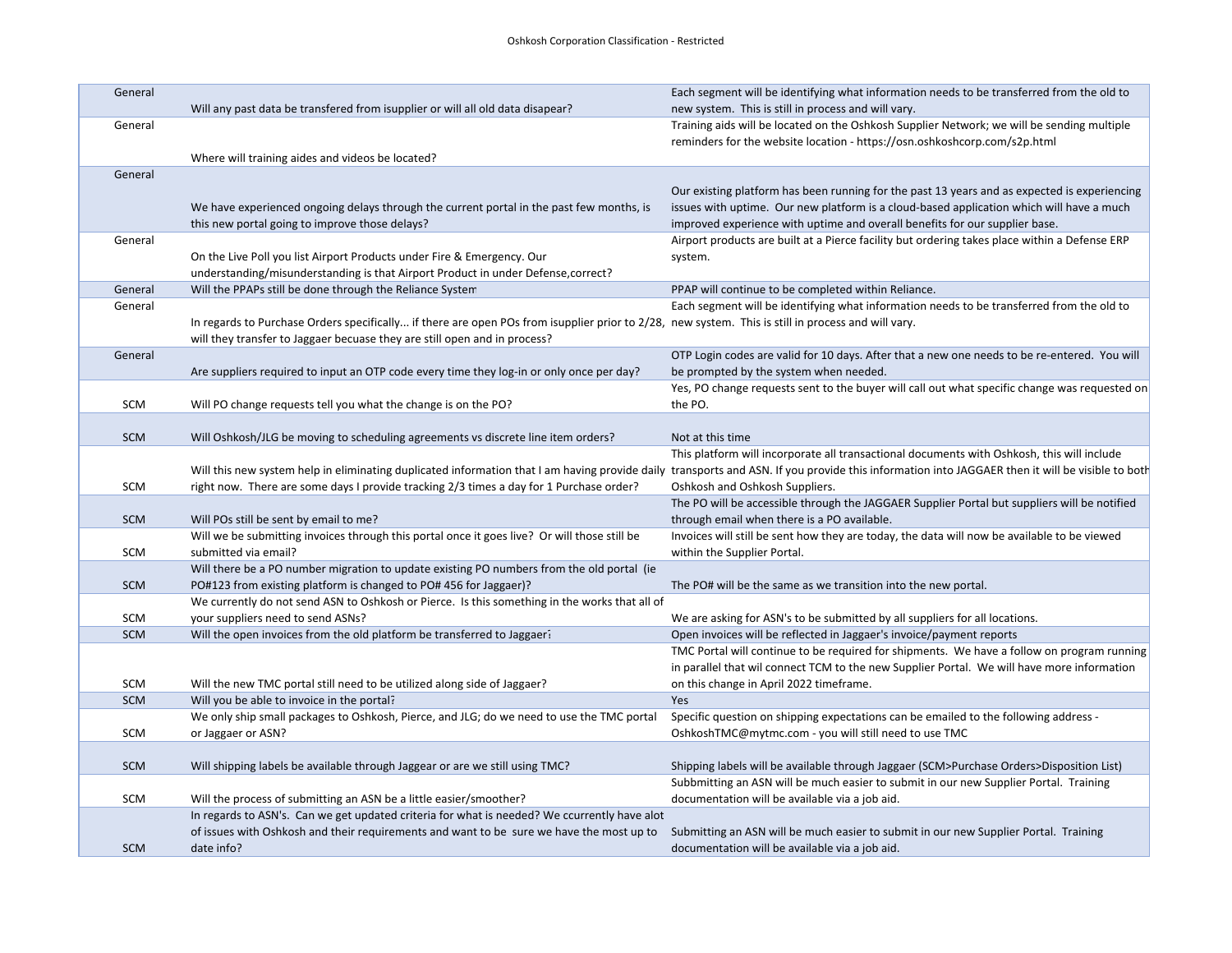|            |                                                                                                            | Submitting an ASN will be much easier to submit in our new Supplier Portal. Training                                                                                                            |
|------------|------------------------------------------------------------------------------------------------------------|-------------------------------------------------------------------------------------------------------------------------------------------------------------------------------------------------|
| SCM        | On a shipping clerks point of view will the ASN process be more efficient and user friendly?               | documentation will be available via a job aid.                                                                                                                                                  |
|            |                                                                                                            | New Supplier Portal has some effect on shipping around ASN in this phase. The follow on                                                                                                         |
|            |                                                                                                            | phase in the couple of months after go live we will be integrating to our transportation                                                                                                        |
| <b>SCM</b> | How much of this change over to JAGGER pertains to shipping?                                               | management system for all shipping.                                                                                                                                                             |
| SCM        |                                                                                                            | Invoices will still be sent how they are today, the data will now be available to be viewed                                                                                                     |
|            | We currently email invoices. Will that change post go-live?                                                | within the Supplier Portal.                                                                                                                                                                     |
| <b>SCM</b> | Will there be an ability to view invoices that are queued for payment and invoices that have               | Invoices will still be sent how they are today, the data will now be available to be viewed                                                                                                     |
|            | issues, i.e. a price or quantity variance?                                                                 | within the Supplier Portal.                                                                                                                                                                     |
| SCM        | Is there a way to group submitted POs by Oshkosh buyer? Often, we have questions/issues                    | Supplier will have multiple options to sort PO's and yes it can be done on buyer for supplier                                                                                                   |
|            | with a batch of POs from an Oshkosh buyer/location, and through the current portal, there is and internal. |                                                                                                                                                                                                 |
|            | no easy way to isolate those PO groups?                                                                    |                                                                                                                                                                                                 |
| SCM        | Is the order format going to change or will it stay the same?                                              | As with any system there will be changes to the order format.                                                                                                                                   |
| SCM        | Will there be any disruption in receiving POs from the Prod Workflow Mailer with the                       | Oshkosh will be transitioning over a weekend to the new platform to meet the February 28,                                                                                                       |
|            | transition to the new portal on 2/28/22?                                                                   | 2022 Go Live                                                                                                                                                                                    |
| SCM        |                                                                                                            | Suppliers can sort POs by date created in the ERP system, date created within Jaggaer, and                                                                                                      |
|            | Can POs be organized by due date rather than submission date?                                              | date last modified.                                                                                                                                                                             |
| SCM        | If we don't currently use the portal to invoice, will it be required to do so going forward with           | Invoices will still be sent how they are today, the data will now be available to be viewed                                                                                                     |
|            | the new platform?                                                                                          | within the Supplier Portal.                                                                                                                                                                     |
| <b>SCM</b> |                                                                                                            | You can invite them as another user through the portal                                                                                                                                          |
|            | We are at Franklin and are the logisitcs for our customers, will our customers need to create              |                                                                                                                                                                                                 |
|            | logins for us to create ASN's in this system or will Franklin need to do this?                             |                                                                                                                                                                                                 |
| SCM        |                                                                                                            | Yes you can edit the delivery notes before they have been advised. Once advised suppliers can                                                                                                   |
|            | Can you correct information, like ASNs?                                                                    | view them but make no edits.                                                                                                                                                                    |
| SCM        |                                                                                                            | Change orders are going to happen and suppliers will be notified of the changes via email or                                                                                                    |
|            | How will change orders be handled via email notificaiton as well?                                          | within the system.                                                                                                                                                                              |
| SCM        | Will the Jagger site provide a forecast out for all parts?                                                 | Portal will display 12 month forecast for all parts.                                                                                                                                            |
| Sourcing   | Will we still recieve email notifications when an eRFQ is made available?                                  | Yes                                                                                                                                                                                             |
|            | Will the buyer be required to respond to a question sent via the portal within a certain time              | Yes, the Buyer will establish a timeframe within the portal, suppliers will be receive reminders                                                                                                |
| Sourcing   | frame?                                                                                                     | through email.                                                                                                                                                                                  |
|            |                                                                                                            |                                                                                                                                                                                                 |
|            | Cant you transfer open eRFQ from OSN to S2P for launch rather than continue to use 2                       | We will not be transferring existing eRFQ's from our existing system but will be working to                                                                                                     |
| Sourcing   | platforms temporarily?                                                                                     | minimize the disruption and length of time needed to support both systems.                                                                                                                      |
|            | Will quality documents such as QAC and other specification documents that are used in the                  |                                                                                                                                                                                                 |
|            |                                                                                                            | Access group be availalbe on the new system vs having to request these documents each time Documents can be stored on the new system but will depend on the content; we are working             |
| Sourcing   | they are needed for quotations.                                                                            | to determine where this information can be housed for easier access to our supply base.                                                                                                         |
|            |                                                                                                            |                                                                                                                                                                                                 |
|            |                                                                                                            | Will suppliers be able to transfer red line drawings, prints and technical data through the new MOVEit will still be used by Defense to transfer prints and technical data that is ITAR and EAR |
| Sourcing   | system or Movelt?                                                                                          | contolled information. ITAR and EAR prints and technical data MUST go through MOVEit.                                                                                                           |
| Sourcing   |                                                                                                            | Engineering Change requests can be done in Reliance currently which allows the Oshkosh                                                                                                          |
|            | Currently the RFQ system is used for engineering updates. Adding an RFID tag to an existing                | team to route internally to all of the various team members for approval. Change notices                                                                                                        |
|            | product. Will there be a seperate system for EngineeringChange Notices? The current RFQ                    | overall are not in scope for phase 1                                                                                                                                                            |
|            | format is not very good at managing simple change requests?                                                |                                                                                                                                                                                                 |
| Sourcing   |                                                                                                            | When there is an RFQ, will there be an email sent to make us aware of this, or do we need to Yes, the Buyer will establish a timeframe within the portal, suppliers will be receive reminders   |
|            | check the portal every day?                                                                                | through email.                                                                                                                                                                                  |